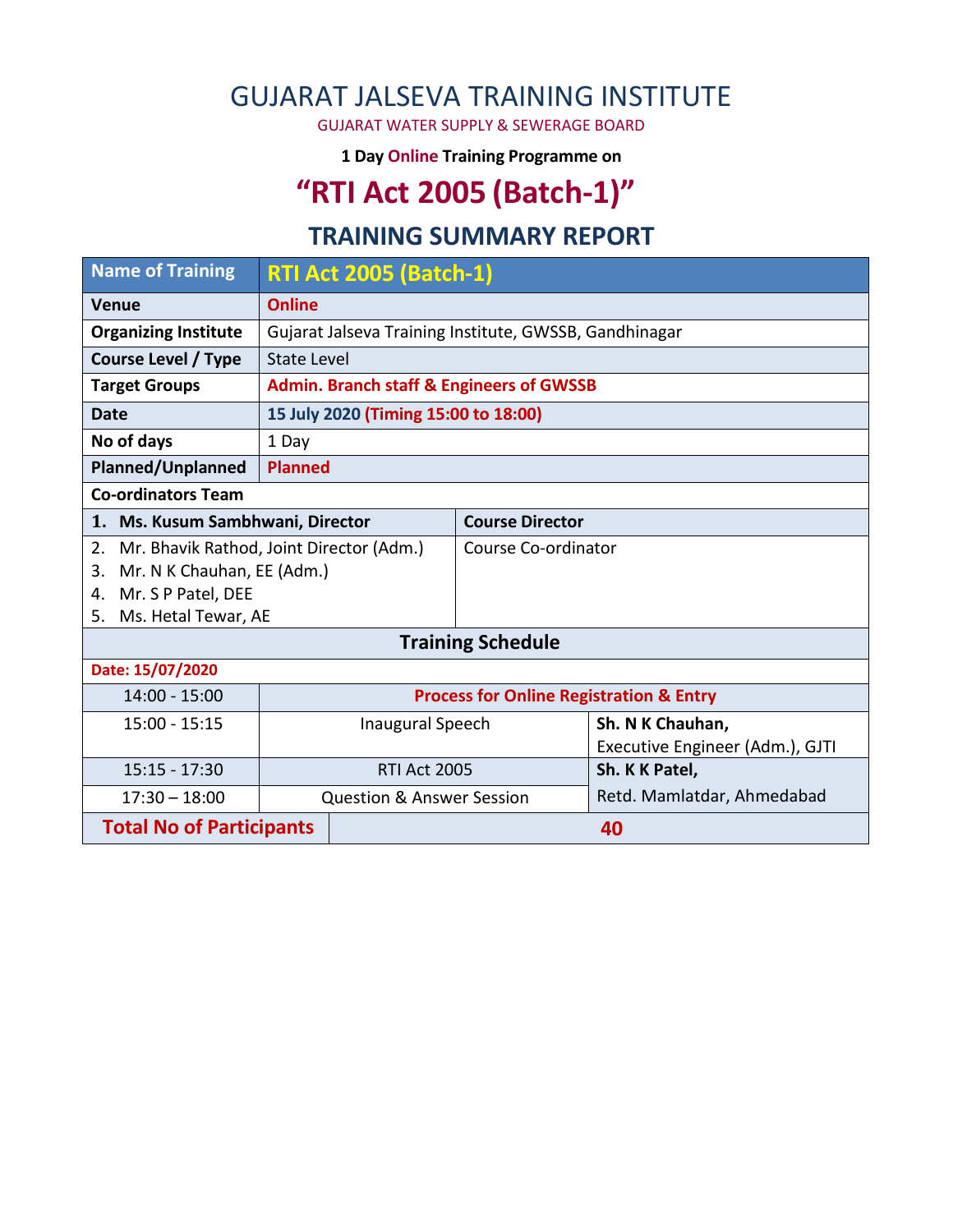### **List of Regular Employees of GWSSB**

| Sr.<br>No.              | CPF NO.            | <b>Name</b>                                     | <b>Designation</b>                  | <b>Office &amp; Place</b>                    |  |
|-------------------------|--------------------|-------------------------------------------------|-------------------------------------|----------------------------------------------|--|
| $\mathbf{1}$            | GWSSB/10488        | AJAY PRATAPBHAI MUNJAPARA                       | Jr Clerk                            | DEE, PHS Subdivision No. 2,<br>Surendranagar |  |
| $\overline{2}$          | GWSSB/5969         | ALPA HASMUKH BHATT                              | Sr. Clerk / Store keeper            | P. H. Mech. Division,<br>Ahmedabad           |  |
| 3                       | <b>GWSSB/10220</b> | <b>ALPESH CHANDUBHAI LODHIYA</b>                | Dy. Manager (F&A)                   | CE, Zone 5, Junagadh                         |  |
| $\overline{\mathbf{4}}$ | GWSSB/10180        | ALPESHKUMAR BHAGAVANBHAI<br><b>PATEL</b>        | Jr Clerk                            | CE, Zone 2, Ahmedabad                        |  |
| $5\phantom{a}$          | GWSSB/9866         | ARJANSINH JAYABHAI DABHI                        | Sr. Clerk / Store keeper            | CE, Zone 2, Ahmedabad                        |  |
| 6                       | GWSSB/2910         | ASHOKKUMAR MAHILAL JADAV                        | Sr. Clerk / Store keeper            | EE, P.H. Works Division,<br>Ahmedabad        |  |
| $\overline{\mathbf{z}}$ | GWSSB/8597         | ATUL HASMUKHLAL SHAH                            | Sr. Clerk / Store keeper            | EE, P.H. Works Division,<br>Limbdi           |  |
| 8                       | GWSSB/1723         | BHARAT VALLABHBHAI GHELANI                      | Sr. Clerk / Store keeper            | P. H. Mech. Division,<br>Junagadh            |  |
| 9                       |                    | <b>BHAVESH KESHAVBHAI</b><br><b>CHAUHAN</b>     | <b>Add. Assistant Engineer</b>      | EE, P.H. Works Division,<br>Khambhaliya      |  |
| 10                      | <b>GWSSB/10407</b> | <b>BHAVESHKUMAR JAYANTILAL</b><br><b>JOSHI</b>  | Dy. Executive Engineer(C)           | CE, Zone 5, Junagadh                         |  |
| 11                      | GWSSB/2263         | <b>BHAVNABEN MAHESHBHAI</b><br><b>LANGHNOJA</b> | Tracer                              | EE, P.H. Works Division,<br>Surendranagar    |  |
| 12                      |                    | <b>BHOOMIBEN POPATBHAI</b><br><b>JAMBUCHA</b>   | Add. Assistant Engineer             | DEE, PHS Subdivision,<br>Mahuva              |  |
| 13                      | GWSSB/2328         | DEEPAK KANTILAL CHAUHAN                         | Sr. Clerk / Store keeper            | PH Mech. SubDivision,<br>Palitana            |  |
| 14                      | GWSSB/2677         | <b>GUSAI BHARTGAR MOTIGAR</b>                   | Sr. Clerk / Store keeper            | EE, P.H. Works Division,<br>Nakhtrana        |  |
| 15                      | GWSSB/3687         | HARJIBHAI MEGHABHAI DAFADA                      | Asst. Draftsman                     | DEE, PHS Subdivision, Amreli                 |  |
| 16                      | GWSSB/9842         | <b>HEMABEN CHANDRAKANT</b><br><b>MEHTA</b>      | Sr. Clerk / Store keeper            | DEE, PHS Subdivision,<br>Ahmedabad           |  |
| 17                      | GWSSB/10614        | <b>HEMAL HARSUKHLAL</b><br><b>CHANDEGARA</b>    | <b>Add. Assistant Engineer</b>      | EE, P.H. Works Division,<br>Junagadh         |  |
| 18                      | GWSSB/10691        | HETAL PRAVINBHAI DUDIYA                         | Jr Clerk                            | CE, Zone 4, Kutch                            |  |
| 19                      | GWSSB/4744         | HIMATBHAI SHANKARBHAI<br><b>RATHVA</b>          | Sr. Clerk / Store keeper            | P. H. Mech. Division,<br>Chhotaudepur        |  |
| 20                      | GWSSB/10495        | JASMIN DAYABHAI VALA                            | Sr. Clerk / Store keeper            | CE, Zone 5, Junagadh                         |  |
| 21                      | GWSSB/2557         | KALPANA BHUPESHBHAI<br><b>THAKKAR</b>           | Typist (English/Gujarati)           | P. H. Mech. Circle,<br>Ahmedabad             |  |
| 22                      | GWSSB/1883         | KIRAN JATASANKAR DUDIYA                         | Asst. Draftsman                     | DEE, PHS Subdivision, Banni                  |  |
| 23                      | <b>GWSSB/6203</b>  | <b>LAXMANBHAI MERAMANBHAI</b><br><b>SINDHAL</b> | <b>Executive Engineer(C)</b>        | EE, P.H. Works Division,<br>Porbandar        |  |
| 24                      | <b>GWSSB/10470</b> | <b>MANIKANT UPENDRANARAYAN</b><br><b>THAKUR</b> | <b>Dy. Executive</b><br>Engineer(M) | PH Mech. SubDivision,<br>Jamjodhpur          |  |
| 25                      | GWSSB/9723         | MANISH DEVENDRABHAI OZA                         |                                     | P. H. Mech. Division,<br>Jamanagar           |  |
| 26                      | GWSSB/9201         | MANISHKUMAR MOHANLAL<br><b>NAGAR</b>            | Sr. Clerk / Store keeper            | PH Mech. SubDivision,<br>Dholera             |  |
| 27                      | GWSSB/2200         | <b>MANOJ RATILAL SANGHVI</b>                    | Sr. Clerk / Store keeper            | EE, P.H. Works Division,<br>Khambhaliya      |  |
| 28                      | GWSSB/9786         | MOHAMADZUBER<br>MOHAMADSHAFI SHAIKH             | Jr Clerk                            | CE, Zone 2, Ahmedabad                        |  |
| 29                      | GWSSB/2427         | PANKAJKUMAR NATVARLAL<br><b>JOSHI</b>           | Tracer                              | SE, P. H. Circle, Junagadh                   |  |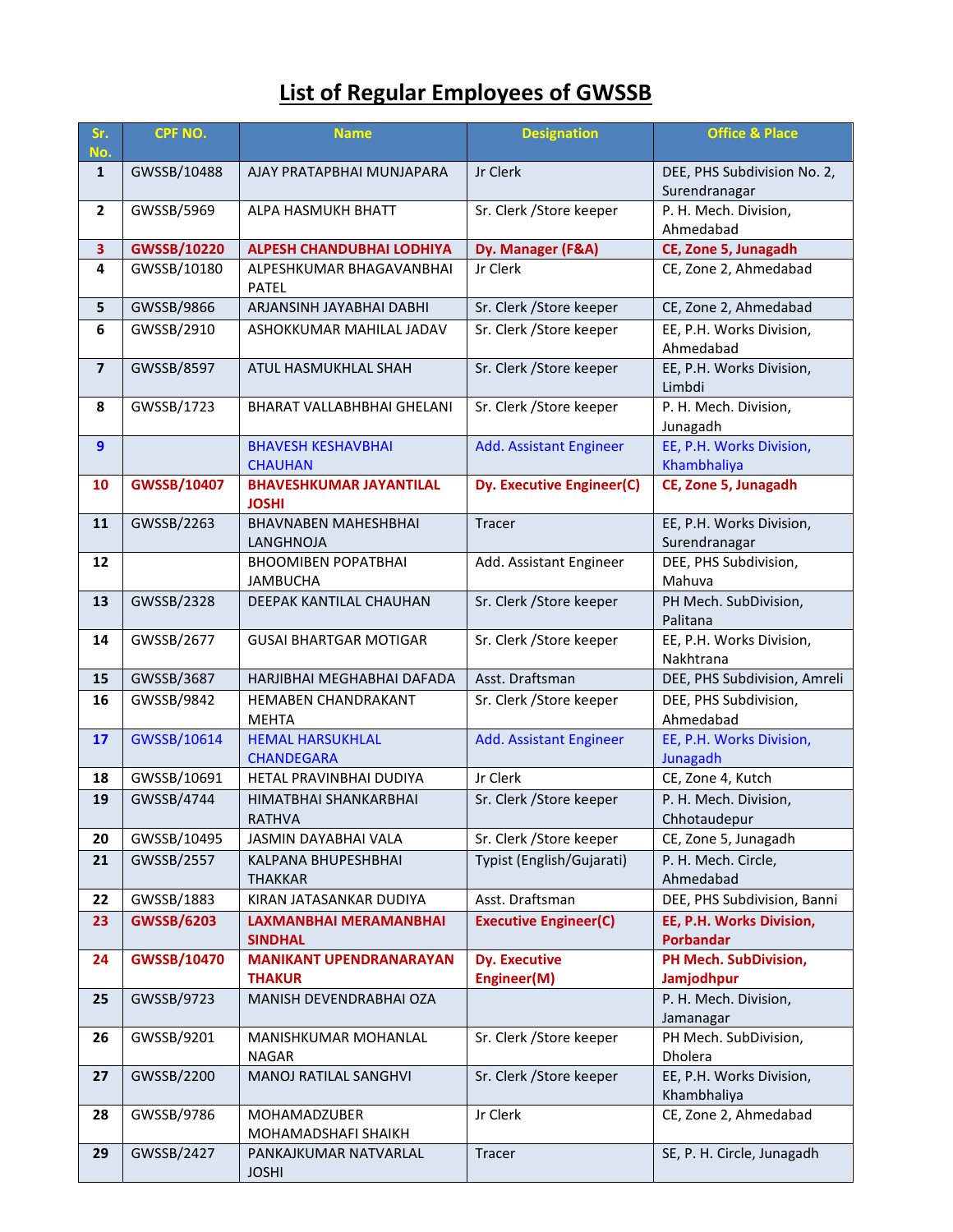| Sr.<br>No. | <b>CPF NO.</b> | <b>Name</b>                                  | <b>Designation</b>       | <b>Office &amp; Place</b>              |
|------------|----------------|----------------------------------------------|--------------------------|----------------------------------------|
| 30         | GWSSB/         | PARAGBHAI RAJESHBHAI<br><b>MAKWANA</b>       | Add. Assistant Engineer  | CE, Zone 5, Junagadh                   |
| 31         | GWSSB/10075    | PARESH BHIKHABHAI PRAJAPATI                  | Sr. Clerk / Store keeper | SE, P. H. Circle, Ahmedabad            |
| 32         | GWSSB/7836     | PIYUSHKUMAR CHANDRAKANT<br><b>PATEL</b>      | Jr Clerk                 | DEE, PHS Subdivision,<br><b>Dholka</b> |
| 33         | GWSSB/4701     | PRABHAVATI DINESHBHAI<br><b>CHAUDHARI</b>    | Sr. Clerk (AC)           | SE, P. H. Circle, Ahmedabad            |
| 34         | GWSSB/9424     | RAJESHKUMAR PREMJIBHAI<br><b>CHAVDA</b>      | Sr. Clerk / Store keeper | CE, Zone 2, Ahmedabad                  |
| 35         | GWSSB/3713     | RAMBHA MERUBHA<br><b>BHACHARIYA</b>          | Sr. Clerk / Store keeper | DEE, PHS Subdivision No. 2,<br>Rapar   |
| 36         | GWSSB/4259     | <b>SHAILESH RAMKRUSHNA GOR</b>               | <b>Tracer</b>            | CE, Zone 4, Kutch                      |
| 37         | GWSSB/3388     | SUBHASH DEVSHIBHAI UKANI                     | Tracer                   | DEE, PHS Subdivision,<br>Gandhidham    |
| 38         | GWSSB/2952     | SURESH JERAMBHAI LAKHANI                     | Sr. Clerk (AC)           | CE, Zone 3, Rajkot                     |
| 39         | GWSSB/000032   | <b>TEHSINJAHAN</b>                           | <b>Dy. Executive</b>     | <b>PH Mech. SubDivision,</b>           |
|            |                | <b>MEHMOODMIYAN SAIYAD</b>                   | Engineer(M)              | <b>Vadodara</b>                        |
| 40         | GWSSB/10090    | <b>VIKARAMSINH KESHUBHAI</b><br><b>VANAR</b> |                          | DEE, PHS Subdivision,<br>Dhandhuka     |

## **Photo Gallery**

1. Inaugural speech by **Sh. N K Chauhan**, Executive Engineer (Adm.), GJTI.